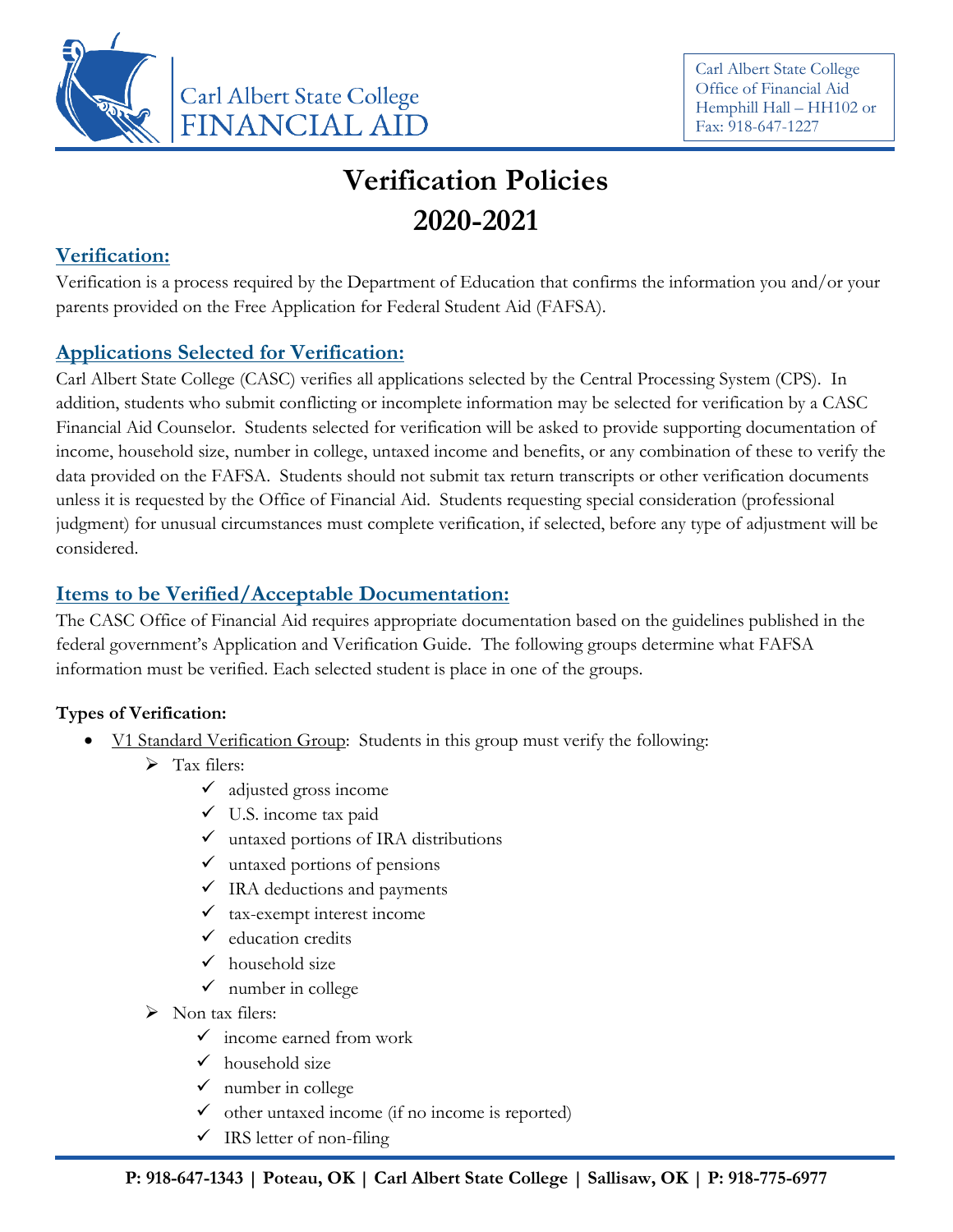- V<sub>2</sub> Verification Group: Not in use for 2020-2021.
- V<sub>3</sub> Verification Group: Not in use for 2020-2021.
- V4 Custom Verification Group: Students in this group must verify the following:
	- $\triangleright$  high school completion status
	- ➢ identity/statement of educational purpose
- V5 Aggregate Verification Group: Students in this group must verify the following:
	- $\triangleright$  high school completion status
	- ➢ identity/statement of educational purpose
	- ➢ items in the V1 Standard Verification Group.
- V6 Verification Group: Not in use for 2020-2021.
- V School Selected Verification Group: Students in this group must verify the following:
	- ➢ Tax filers:
		- $\checkmark$  adjusted gross income
		- ✓ U.S. income tax paid
		- $\checkmark$  untaxed portions of IRA distributions
		- $\checkmark$  untaxed portions of pensions
		- $\checkmark$  IRA deductions and payments
		- $\checkmark$  tax-exempt interest income
		- $\checkmark$  education credits
		- $\checkmark$  household size
		- $\checkmark$  number in college
		- $\checkmark$  any other conflicting information requested by the school
	- ➢ Non tax filers:
		- $\checkmark$  income earned from work
		- $\checkmark$  household size
		- $\checkmark$  number in college
		- $\checkmark$  income/support received if no income earned from work
		- $\checkmark$  IRS letter of non-filing
		- $\checkmark$  any other conflicting information requested by the school

**Types of Documentation:** The documentation needed for verification varies according to the item verified.

#### • **IRS Data Retrieval Tool:**

- ➢ Available at [studentaid.gov.](https://studentaid.gov/h/apply-for-aid/fafsa) Eligible parents and students are encouraged to use this tool to transfer tax data from the IRS to the FAFSA.
- ➢ It is the fastest, easiest, and most secure method of meeting verification requirements.
- ➢ Available within two to three weeks of electronically filing a return.
- ➢ Available within six to eight weeks of mailing a paper return.
- ➢ Beginning with the 2020-2021 award year, the actual values of the imported data will not be viewable by students and parents. This is to enhance the security and privacy and to prevent the misuse of sensitive tax-related data.
- ➢ As a result of the IRS data being masked, students and parents will not be able to change it.
- ➢ Students and parents who file a joint tax return will not be able to transfer their income earned from work but will have to manually enter those amounts.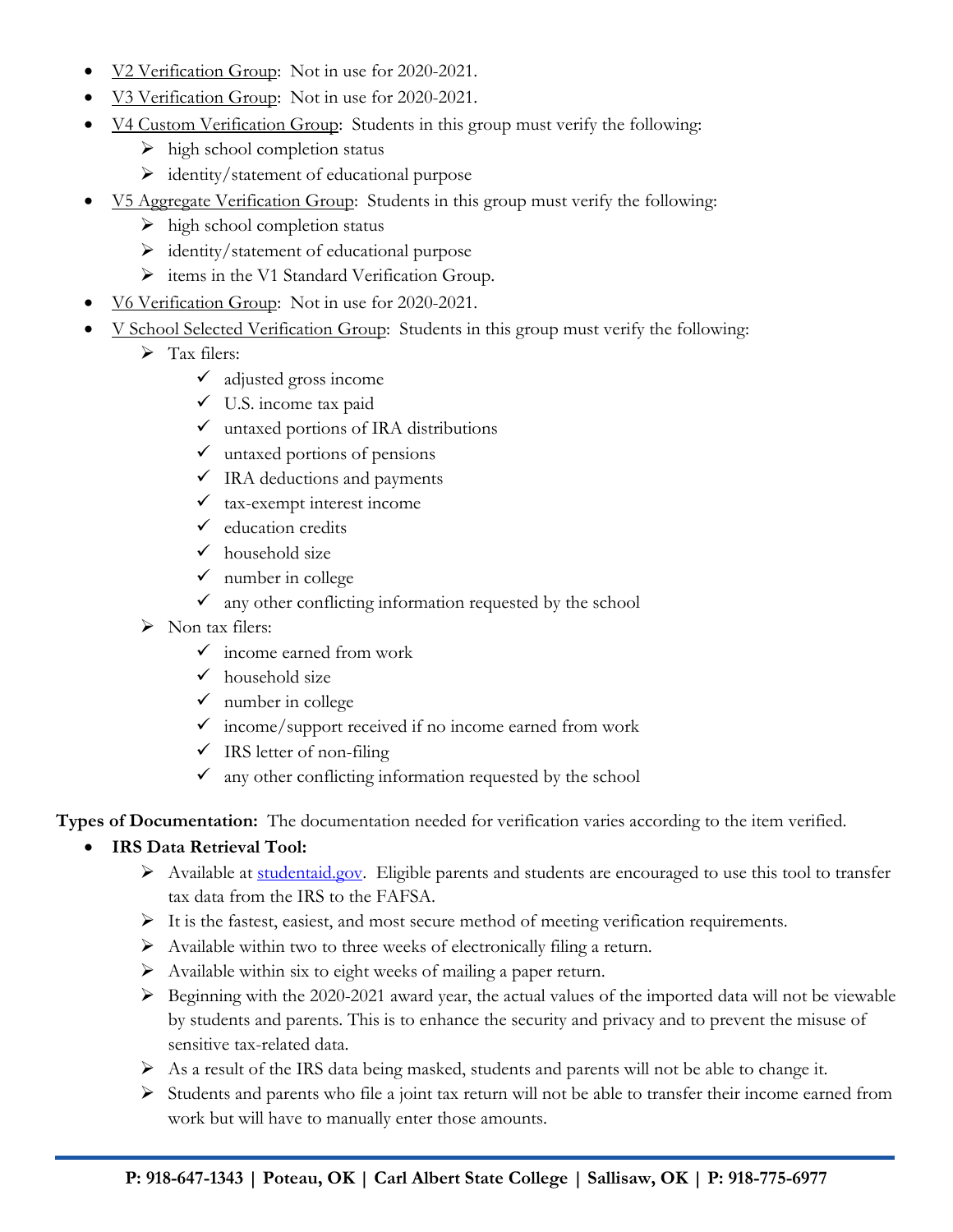#### • **IRS Data Retrieval Tool may not be available if:**

- $\triangleright$  Marital status has changed since filing the return.
- ➢ If the parent or student is married and filed tax returns either as "head of household" or "married but filing a separate return".
- ➢ If the parents' marital status is "unmarried and both legal parents living together".
- ➢ If an amended tax return was filed.
- ➢ If the student or parent has been a victim of identity theft.
- ➢ If the home address on the FAFSA does not match the address on the tax return.
- ➢ If the parent or student did not indicate on the FAFSA that the tax return has been completed.
- $\triangleright$  If the first three digits of the SSN are 666.
- ➢ If the student or parent filed a Puerto Rican or non-U.S. tax return.
- ➢ If neither married parent entered a valid SSN.
- ➢ If a non-married parent or both married parents entered all zeros for the SSN.

#### • **Federal Tax Return Transcripts:**

- ➢ Applicants unable to use the IRS Data Retrieval tool or who change the data transferred may obtain an **IRS Tax Return Transcript** at [www.irs.gov](http://www.irs.gov/) or by calling IRS at 1-800-908-9946.
- ➢ In June, 2016, the IRS announced the relaunch of its Get Transcript Online tool, which allows you to immediately receive an online PDF version. It is available at [www.irs.gov](http://www.irs.gov/) under the "Tools" tab by clicking "Get a tax transcript" and then "Get Transcript Online.
- $\triangleright$  You may also request a paper copy that will be mailed at [www.irs.gov.](http://www.irs.gov/)
- ➢ If your marital status has changed after filing the tax return, you filed an amended tax return, filed for extension, or are unable to obtain an IRS Tax Return Transcript due to identity theft, contact the Financial Aid Office for more information.
- ➢ The Department of Education is again allowing Financial Aid Offices to accept copies of the 2017 1040 Form.

### • **Verification Worksheets (Dependent or Independent):**

- ➢ Standard Verification Worksheet
	- $\checkmark$  V (selected by school), V1 and V5 Verification Categories
		- **Tax filer or non-filer status**
		- **EXECUTE:** Household Size
		- Number in College
- ➢ Identity/Statement of Educational Purpose Verification Worksheet
	- ✓ V4 and V5 Verification Categories

### **Additional Required Documents:**

- All students whether they are selected for verification or not must submit a signed Satisfactory Academic Progress Policy form and either a H.S. Diploma or Transcript with graduation date or GED
- If a student's FAFSA shows there is no income earned from work or income received, they will be required to submit an IRS Letter of Non-filing and an Income Verification Worksheet.
- If an Income Verification Worksheet is submitted with no income/benefits received, a Statement of Support form is required.
- W2's are required if there is income earned from work but a tax return was not filed.

### **Other Information:**

• Additional information may be requested depending on Comment Codes listed on the FAFSA or to clear up any issues or discrepancies.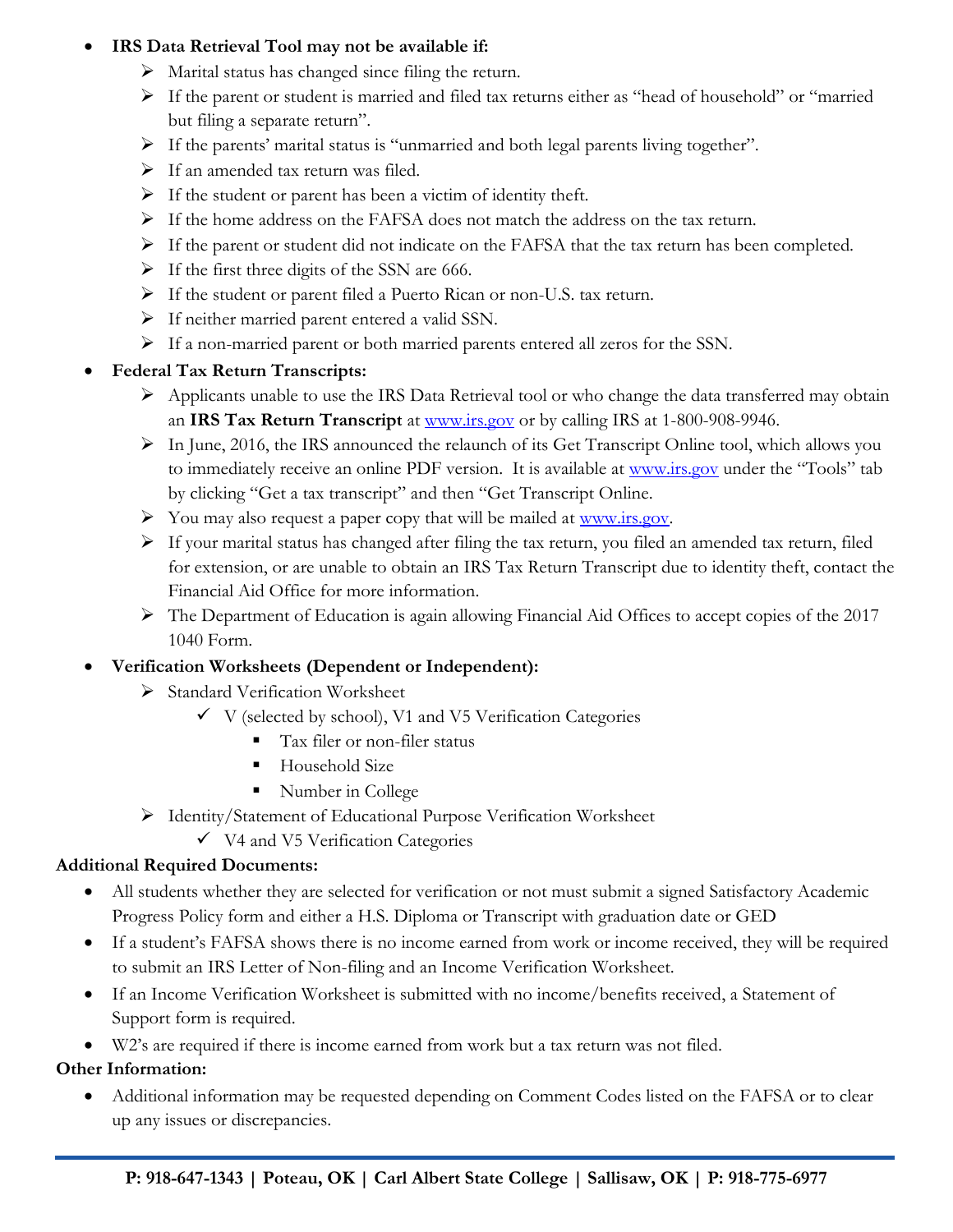The verification process must be complete for a selected student before exercising professional judgment (PJ) to adjust any values that are used to calculate the EFC.

## **Reporting Results for Groups V4 and V5:**

- Beginning with 2014–2015, CASC must report the verification results of identity and high school completion status for any student for whom CASC has received an ISIR with tracking flag V4 or V5—as selected by the CPS, not the school—and request verification documentation. CASC reports this information on the FAA Access to CPS Online website. CASC will then enter one of the following numeric codes that most applies to the student:
	- $\triangleright$  1-verification completed in person, no issues found
	- ➢ 2-verification completed using notary, no issues found
	- $\triangleright$  3-verification attempted, issues found with identity
	- ➢ 4-verification attempted, issues found with HS completion
	- ➢ 5-no response from applicant or unable to locate
	- $\triangleright$  6-verification attempted, issues found with both identity and HS completion

#### **Process:**

- CASC receives FAFSA data from the federal government at least once a week.
- The Financial Aid Office emails a Welcome Letter to all applicants confirming their FAFSA has been received.
- The Welcome Letter states the verification category (if applicable) and the documents required.
- The federal government has customized the verification process and different documents will be required for different verification categories.
- Documents may be downloaded from the CASC financial aid webpage.
- Applicants should submit all requested documents as soon as possible after receiving the document request letter to avoid delays in processing their aid. Refer to deadlines and consequences sections for more information.
- When the applicant has submitted all requested documents, the Financial Aid Counselor will complete the verification process. At that time, the Counselor may request additional documentation to clear up any conflicting or inconsistent information. The review process usually occurs within two to three weeks of receipt of the final documentation.
- Corrections are required if the information indicated on the submitted documents does not match the FAFSA data. The Financial Aid Counselor will submit corrections on the student's behalf by sending them electronically to the U. S. Department of Education system. Generally, the corrected data is processed within 72 hours after the corrected data is submitted and CASC usually receives the updated FAFSA within a week. After receiving the corrections electronically, if all documentation has been submitted and all eligibility criteria have been met, the Financial Aid Counselor will forward the file to the Financial Aid Director for packaging.
- The Financial Aid Director or Assistant Director will package the student's aid and an award letter will be emailed to the student's CASC email.
- Should a student's EFC change and/or their Title IV aid amounts change, a new award letter will be emailed to notify the student.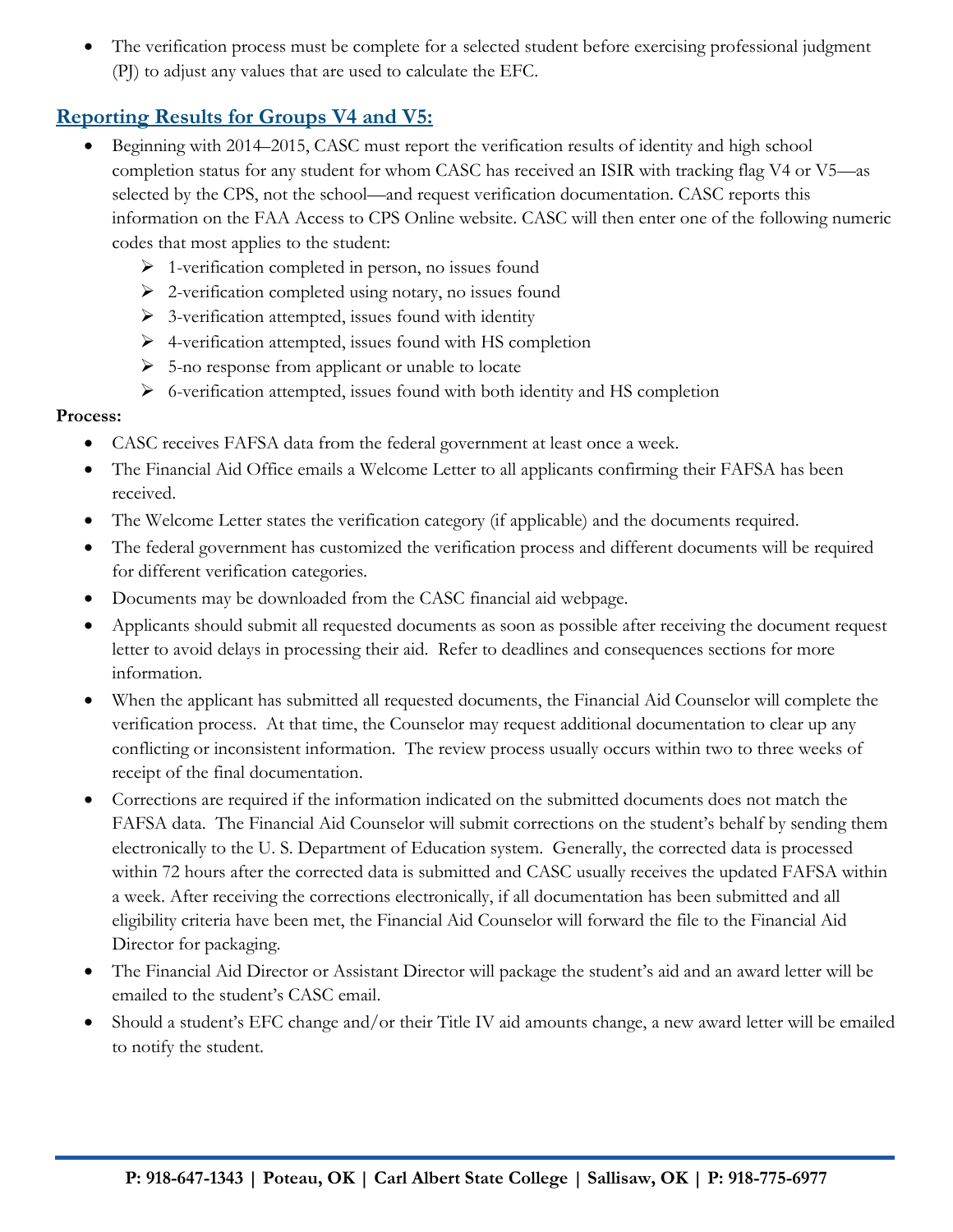# **Professional Judgement for Special Cases:**

An aid administrator may use Professional Judgement (PJ) on a case-by-case basis only to adjust the student's cost of attendance or the data used to calculate EFC. For students who were selected for verification (by the Financial Aid Office or the Department), the verification process must be complete before exercising Professional Judgement. However, using PJ does not require the aid administrator to verify the student's application if he was not already selected for verification.

- **Dependency Override** requires financial aid form, *Dependency Override Request,* and supporting documents
	- o Situations where a DO may be warranted:
		- Abandonment by parents
		- Abusive environment that threatens the student's health or safety
		- The student is unable to locate his parents
	- o Situations that may be a result of the above conditions but **do not** necessarily warrant a DO:
		- Parents refuse to contribute to the student's education
		- **•** Parents are unwilling to provide information on the FAFSA or for verification
		- Parents do not claim the student as a dependent for income tax purposed
		- Student demonstrates total self-sufficiency
- **Parental Data Override** requires financial aid form, *Parental Data Override Form,* and may require supporting documents
	- o Students without parent support who do not qualify for a Dependency Override may instead qualify for a Parental Data Override. These situations would include:
		- Parents are unwilling to provide information on the FAFSA or for verification
	- o Students who qualify for this override will be able to receive unsubsidized loans only.
- **Special Condition** requires financial aid form, *Special Condition Application,* and supporting documents
	- o If there has been a change in the student's/student's family's financial situation that may impact their ability to pay, they may qualify for an EFC adjustment. Situations for eligibility may include:
		- An Involuntary Loss of Job or Benefits
			- Must attach 2018 or 2019 Federal Tax Return Transcript with W2's
		- Change in Marital Status
			- Must attach a copy of the Marriage License and Student's/Spouse's 2018 Federal Tax Return Transcript and W2s
		- Separation or Divorce
			- Must attach a copy of legal documentation and Student's/Spouse's 2018 Federal Tax Return Transcript and W2s
		- Death of a Spouse
			- Must attach a copy of the obituary or death certificate

# **Deadlines:**

Students selected for verification must submit required paperwork as quickly as possible to avoid delays in processing aid.

- The federal government's processor must receive a FAFSA by June 30, 2021 for the 2020-2021 award year.
- Signature page for the FAFSA (if required), FAFSA correction, notice of a change of address or school, or request for a duplicate SAR must be submitted to the federal government's processor by September 15, 2021 for the 2020-2021 award year.